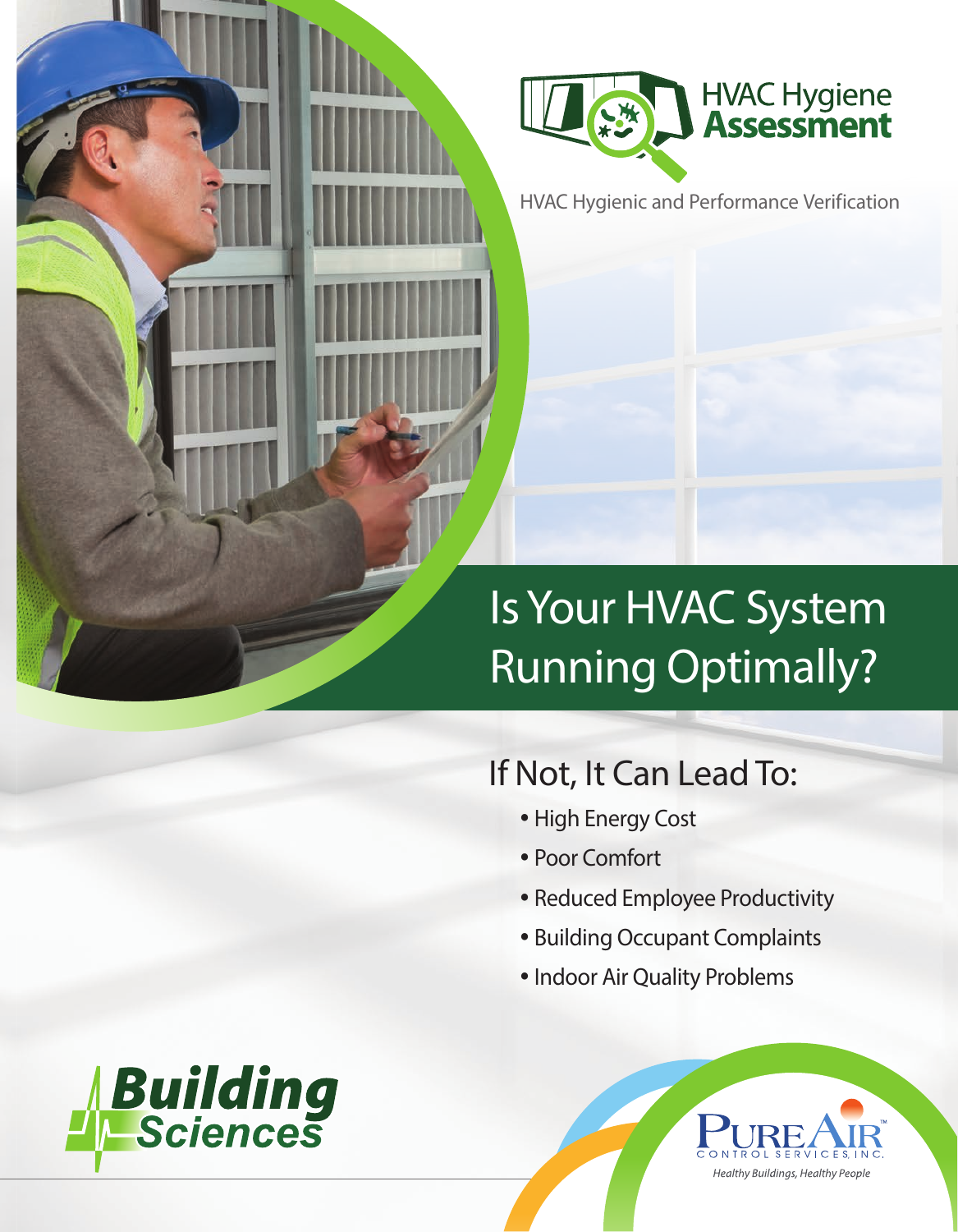## Why do you need HVAC Hygienic & Performance Verification Testing

Our HVAC Hygienic Assessment precisely lets you know the impact your HVAC system has on your facilities Indoor Air Quality (IAQ) and bottom line. Over time your HVAC system can become dirty which in turn can decrease its performance and degrade your facility's IAQ to the detriment of the occupants' health.

The HVAC system can be viewed as the cardiovascular and respiratory system of a building, supplying conditioned air to all areas. The air handler is the heart of the system since this is where outdoor air is drawn in, filtered, conditioned and mixed with return air. This "supply" air is then distributed through a network of ducts to and from areas of the building. Basic components include dampers, fans or blowers, heating and cooling coils, air filters, boilers or furnaces, compressors, ductwork to convey the air and

diffusers or registers to distribute the air evenly. A number of controlling mechanisms, including thermostats, sensors and actuators, help control the distribution of air throughout a building. Routine preventative maintenance is the key to avoiding premature wear and tear on components that can lead to repair or premature replacement.

Therefore, it is critical to be aware of the system's condition and components, to perform routine cleaning and do

# Our HVAC Hygienic Assessment can include:



We will visually evaluate your HVAC System, paying close attention to the condition of the AHU, evaporator coils, pan, rails and blower. Our primary interest is to detect signs of allergens. We will also have a look at the ducts for microbial growth, dust, debris or other obstructions.

### Environmental & Mechanical Testing



Our team of building scientists can perform tests for: differential pressure across the coil, relative humidity, allergens, microbial growth, Legionella and more. Plus both air and surface samples can be collected from the HVAC system for analysis. We also offer total air handler and system performance evaluations including: Electrical usage, fan RPM, cooling output in BTU, chilled water volume usage in GPM and smoke detector differential testing.

#### **Our Valued Customers:**











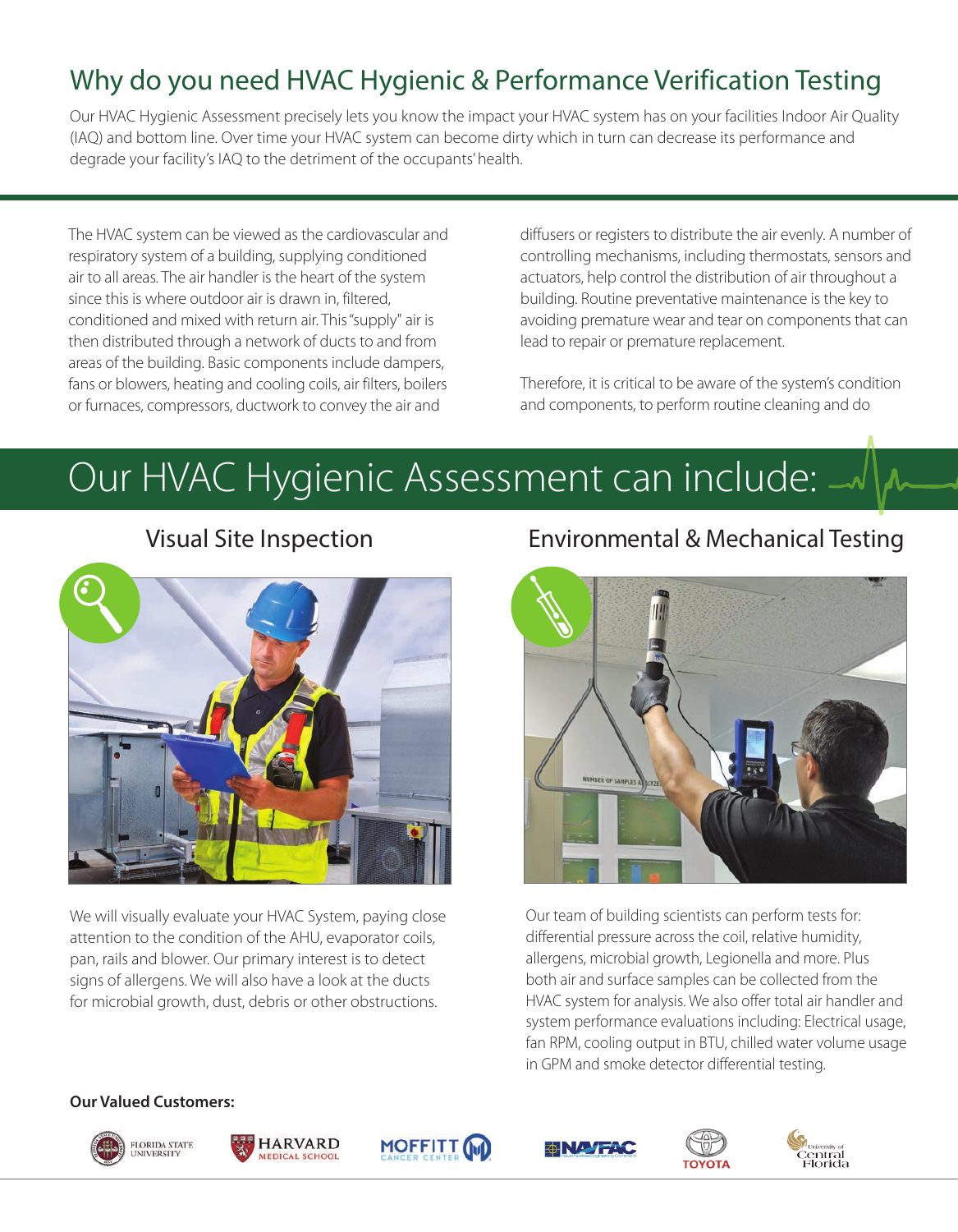



minor repairs. This will extend equipment life and allow for major repair or replacement to be scheduled at a time when it has less impact on disrupting business.

Over time, "dirt, dust, debris" can lead to the demise of an HVAC system. At a minimum, unwanted contaminants can inflict damage to equipment that leads to premature wear and tear, increased maintenance costs, increased cleaning costs and lower operating efficiency.

Think of us as building practitioners giving your system a check up, diagnosis and prescription for building health.

### Environmental Lab Analysis



Environmental Diagnostics Laboratory (EDLab) will provide expert analysis. Your samples are analyzed under the supervision of PHD scientists and matched to our in-house library of over 200,000 samples (one of the largest microbial databases in the U.S.) We will qualify and quantify any allergen content found to determine the impact it might have on your facility.

### Comprehensive Report



A detailed, yet easy to understand report will be provided to you. The report is photo documented, and even contains a glossary for reference. It will help us, together, come up with a plan to remedy any issues found. The report can also be used to illustrate the gains made through remediation.



1-800-422-7873 • www.pureaircontrols.com